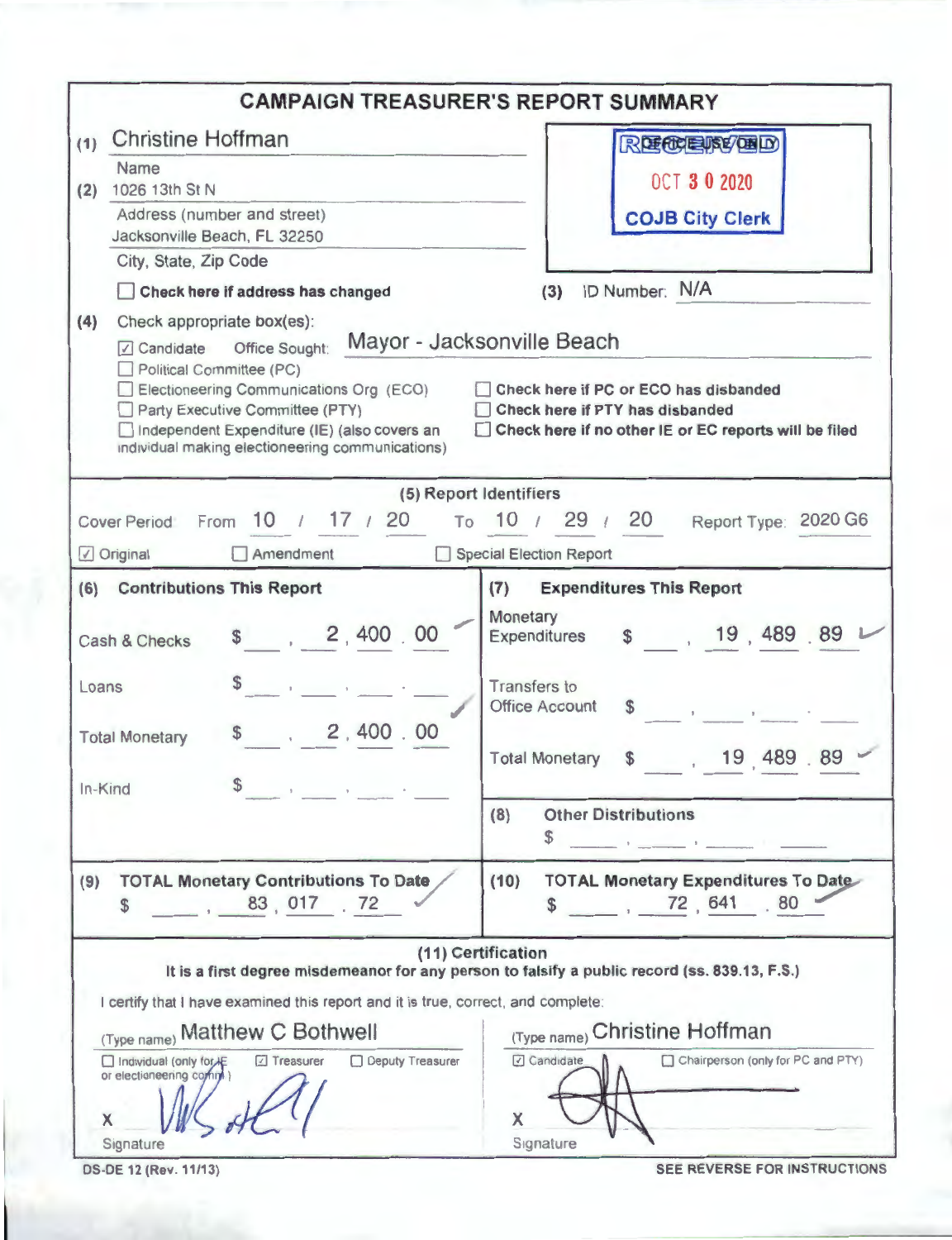## **CAMPAIGN TREASURER'S REPORT - ITEMIZED CONTRIBUTIONS**

## (1) Name Christine Hoffman (2) I.D. Number N/A

| <b>Street Address &amp;</b><br>City, State, Zip Code<br>John McCallum<br>1836 Seagate Ave<br>Neptune Beach FL 32266<br>Windward Jacksonville<br>Beach Owner, LLC<br>2315 Beach Blvd<br>Jacksonville Beach FL<br>32250<br>Hope Hana | Type<br>$\overline{1}$<br>B          | Contributor<br>Occupation<br>Retired<br>Marina | Contribution<br>Type<br>CHE | In-kind<br>Description | Amendment | Amount     |
|------------------------------------------------------------------------------------------------------------------------------------------------------------------------------------------------------------------------------------|--------------------------------------|------------------------------------------------|-----------------------------|------------------------|-----------|------------|
|                                                                                                                                                                                                                                    |                                      |                                                |                             |                        |           | \$250.00   |
|                                                                                                                                                                                                                                    |                                      |                                                |                             |                        |           |            |
|                                                                                                                                                                                                                                    |                                      |                                                |                             |                        |           |            |
|                                                                                                                                                                                                                                    |                                      |                                                |                             |                        |           | \$1,000 00 |
|                                                                                                                                                                                                                                    |                                      | Management                                     | CHE                         |                        |           |            |
| 6180 St. Andrews Ct                                                                                                                                                                                                                | $\mathsf{I}$<br>Accountant           |                                                | CHE                         |                        |           | \$200.00   |
| Ponte Vedra Beach FL<br>32082                                                                                                                                                                                                      |                                      |                                                |                             |                        |           |            |
| The Fiorentino Group<br>1301 Riverplace Blvd<br><b>Ste 1300</b><br>Jacksonville FL 32207                                                                                                                                           | B<br><b>Business</b><br>Development  |                                                |                             |                        |           | \$250.00   |
|                                                                                                                                                                                                                                    |                                      |                                                |                             |                        |           |            |
| David McGraw<br>891 16th Ave S<br>Jacksonville Beach<br>32250<br>FL                                                                                                                                                                | Computer<br>$\mathsf{I}$<br>Software | CHE                                            |                             |                        | \$250.00  |            |
|                                                                                                                                                                                                                                    |                                      |                                                |                             |                        |           |            |
| Craig Smith<br>12000 Beach Blvd<br>Jacksonville FL 32246                                                                                                                                                                           |                                      | Dinner<br>Theater                              | CHE                         |                        |           | \$250.00   |
|                                                                                                                                                                                                                                    |                                      |                                                |                             |                        |           |            |
| 10/29/20<br>Landry James<br>3413 1st St. S.<br>Jacksonville Beach FL<br>$\overline{7}$<br>32250                                                                                                                                    | $\mathbf{I}$                         |                                                |                             |                        |           | \$200.00   |
|                                                                                                                                                                                                                                    |                                      |                                                |                             |                        |           |            |
|                                                                                                                                                                                                                                    |                                      |                                                |                             |                        |           |            |
|                                                                                                                                                                                                                                    |                                      | $\mathbf{I}$                                   | Marketing                   | CHE<br>CHE             |           |            |

OS-DE 13 (Rev. 08/03) SEE REVERSE FOR INSTRUCTIONS AND CODE VALUES

- ---- -----------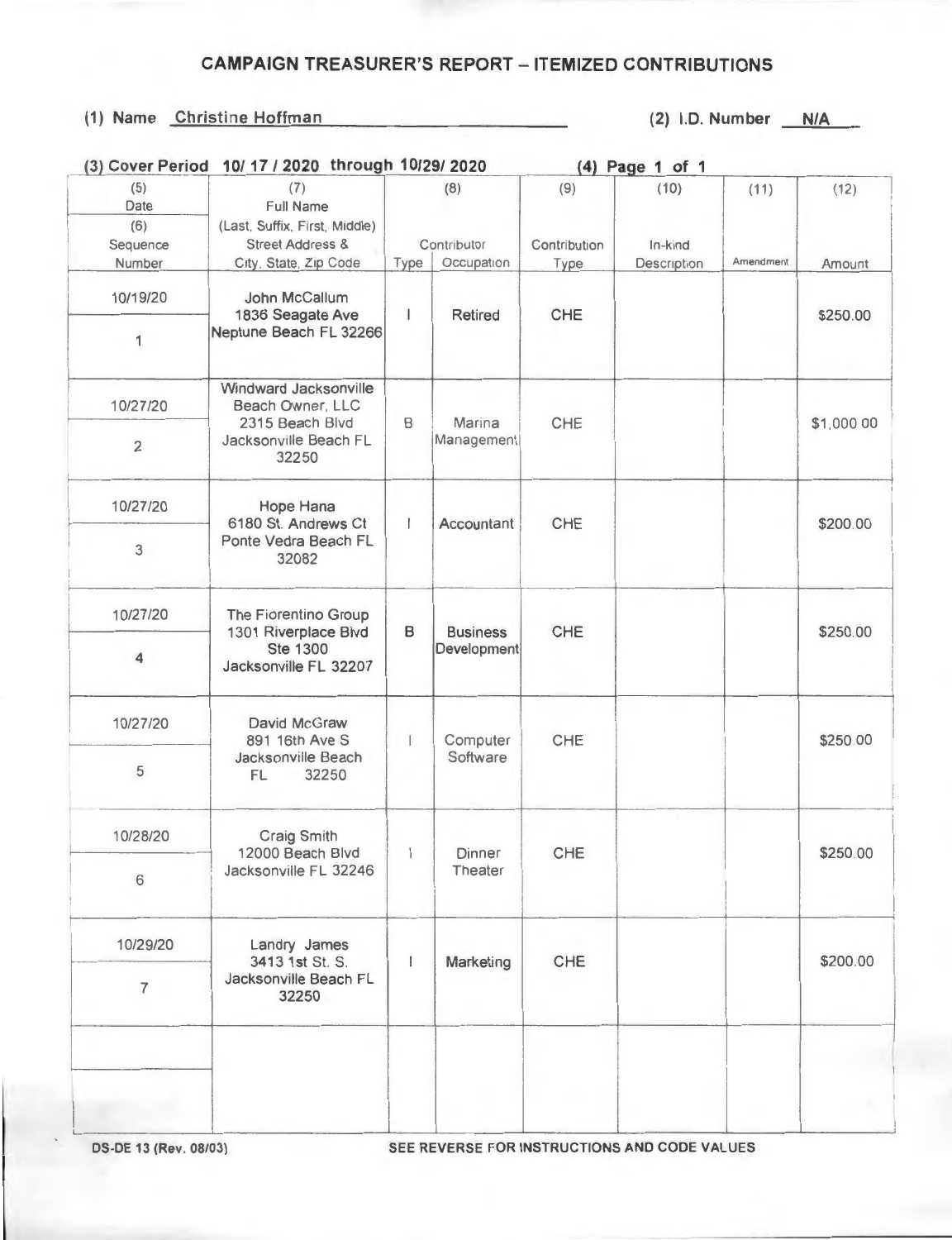**CAMPAIGN TREASURER'S REPORT** - **ITEMIZED EXPENDITURES**  (1) Name Christine Hoffman (2) I.D. Number **---'-N"""'/A'-'------ --**

(3) Cover Period 10 / 17 / 2020 through 10 / 29 / 2020 (4) Page 1 of 2

| (5)<br><b>Date</b>            | (7)<br><b>Full Name</b>                                                               | (8)<br>Purpose                                           | (9)<br>Expenditure<br>Type | (10)<br><b>Amendment</b> | (11)<br>Amount |
|-------------------------------|---------------------------------------------------------------------------------------|----------------------------------------------------------|----------------------------|--------------------------|----------------|
| (6) Sequence<br><b>Number</b> | (Last, Suffix, First, Middle) Street<br><b>Address &amp;</b><br>City, State, Zip Code | (add office sought if<br>contribution to a<br>candidate) |                            |                          |                |
| 10/19/2020                    | Pay Pal<br>2211 N. 1st St.<br>San Jose CA 95131                                       | <b>Service Fee</b>                                       | <b>MON</b>                 |                          | \$7.55         |
| 1                             |                                                                                       |                                                          |                            |                          |                |
| 10/19/2020                    | On Target Messaging, LLC<br>11905 Arbor Lake Dr<br>Jacksonville<br>32225<br>FL.       | Advertisement                                            | <b>MON</b>                 |                          | \$3,197.46     |
| $\overline{c}$                |                                                                                       |                                                          |                            |                          |                |
| 10/19/2020                    | On Target Messaging, LLC<br>11905 Arbor Lake Dr<br>Jacksonville FL<br>32225           | Advertisement                                            | <b>MON</b>                 |                          | \$800.00       |
| 3                             |                                                                                       |                                                          |                            |                          |                |
| 10/21/2020                    | Agility Press. Inc.<br>3060 Mercury Rd<br>Jacksonville FL 32207                       | Advertisement                                            | <b>MON</b>                 |                          | \$2,280.17     |
| 4                             |                                                                                       |                                                          |                            |                          |                |
| 10/23/20                      | Agility Press, Inc.<br>3060 Mercury Rd<br>Jacksonville FL 32207                       | Advertisement                                            | <b>MON</b>                 |                          | \$2,999.21     |
| 5                             |                                                                                       |                                                          |                            |                          |                |
| 10/23/20                      | Agility Press, Inc.<br>3060 Mercury Rd<br>Jacksonville FL 32207                       | Advertisement                                            | <b>MON</b>                 |                          | \$3,664.89     |
| 6                             |                                                                                       |                                                          |                            |                          |                |
| 10/23/20                      | On Target Messaging, LLC<br>11905 Arbor Lake Dr<br>FL<br>32225<br>Jacksonville        | Advertisement                                            | <b>MON</b>                 |                          | \$3,304.98     |
| $\overline{7}$                |                                                                                       |                                                          |                            |                          |                |
| 10/23/20                      | <b>USPS</b>                                                                           |                                                          |                            |                          | \$55.00        |
| $\,$ 8 $\,$                   | 1348 Beach Blvd<br>Jacksonville Beach FL 32250                                        | Postage                                                  | <b>MON</b>                 |                          |                |

OS-DE **14 (Rev.** 08/03) SEE REVERSE FOR INSTRUCTIONS AND CODE VALUES